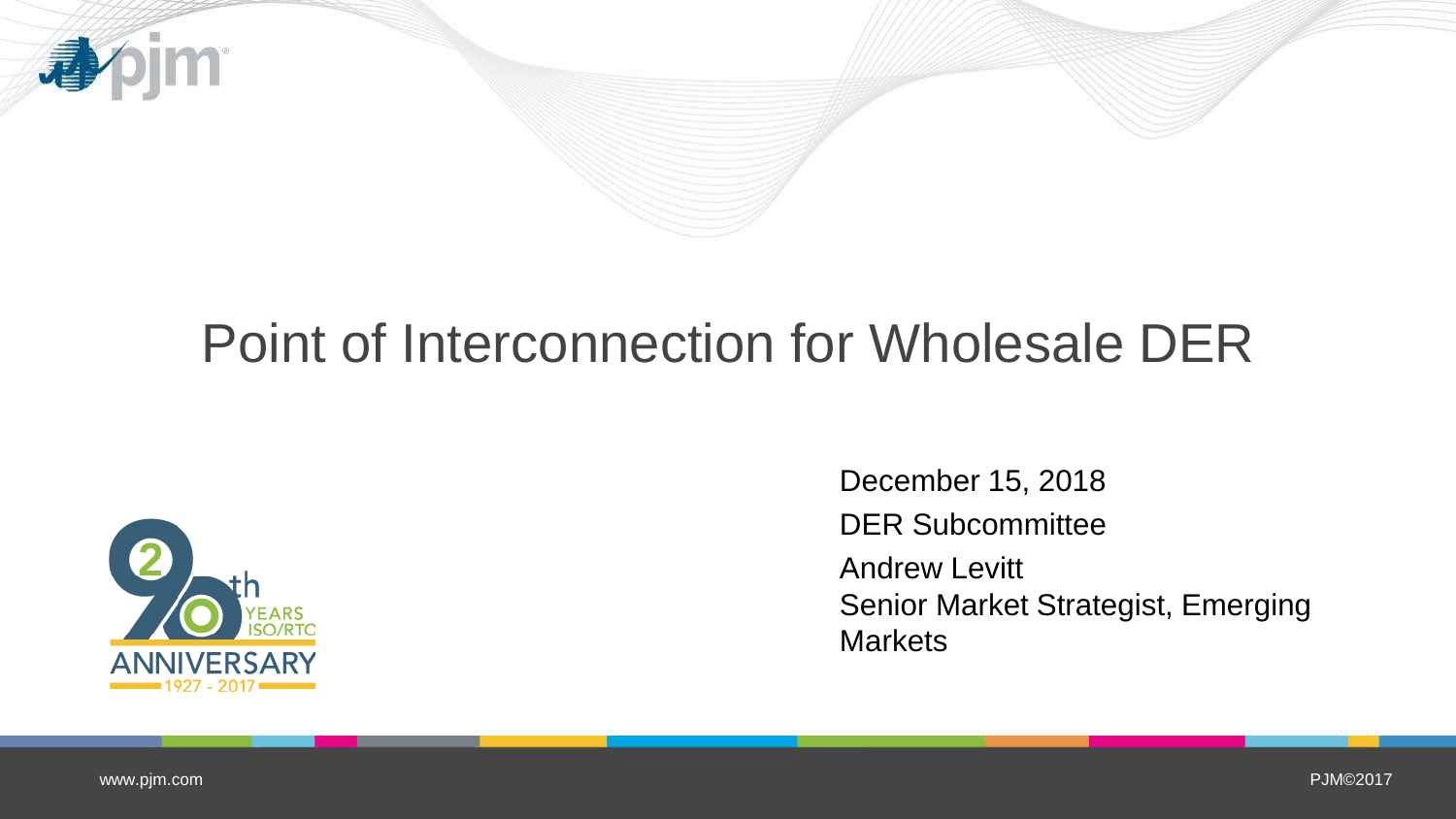

- Most distribution lines are used entirely for retail delivery and are entirely under local jurisdiction.
- Some distribution lines in PJM have hosted wholesale sales under PJM's Tariff, and are therefore under FERC jurisdiction for the purposes of those sales and future wholesale interconnections, etc. These are called "dual use facilities".
- Order 2003: "[W]here the 'distribution' facilities have a dual use, i.e., the facilities are used for both wholesale sales and retail sales, the Final Rule applies to interconnections to these facilities only for the purpose of making sales of electric energy for resale in interstate commerce."
- The Commission bifurcates the use of the facility and applies its jurisdiction only to the applicable transaction, the wholesale sale.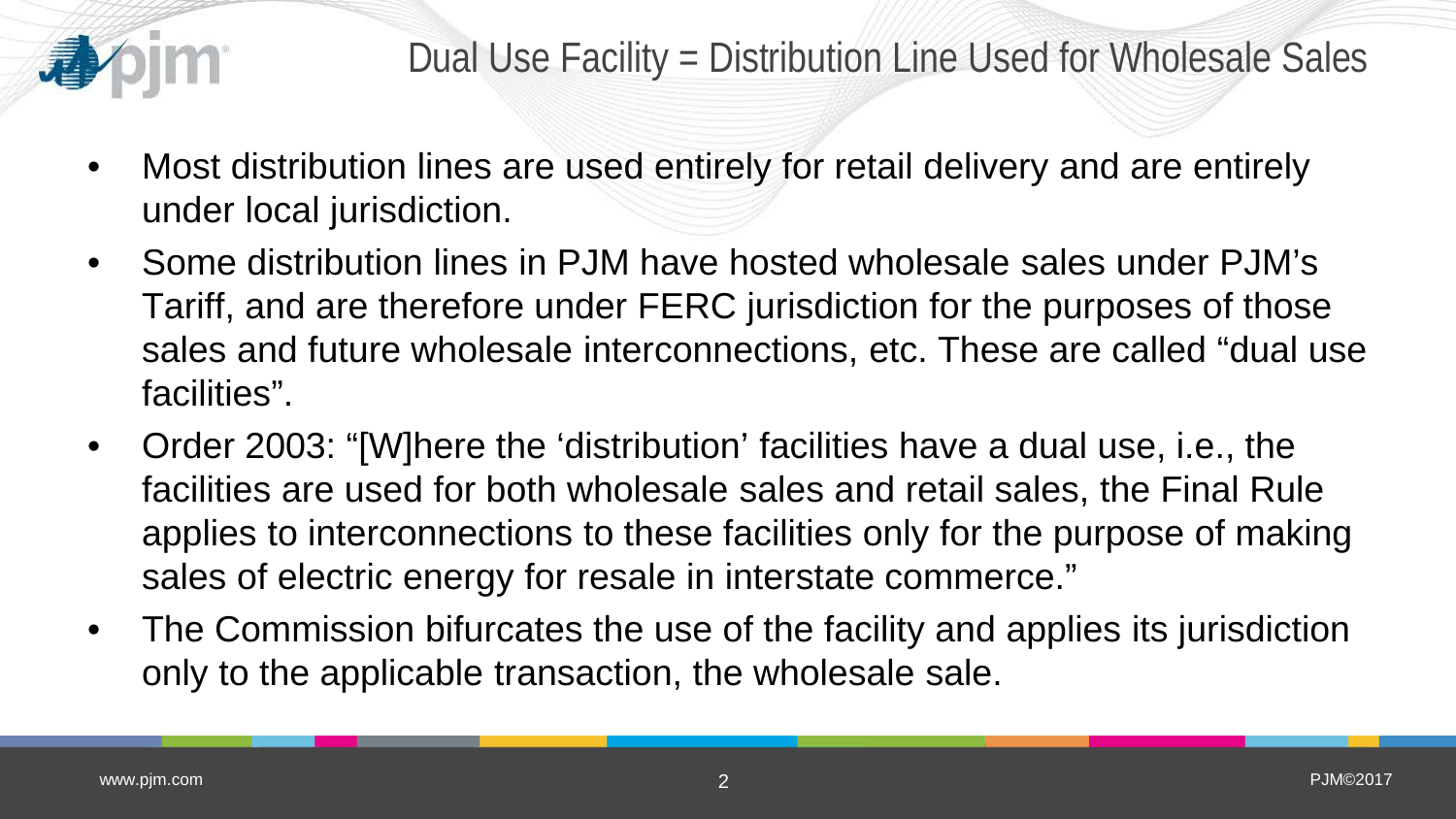

Point Of Interconnection Definition: PJM Tariff

*"Point of Interconnection" shall mean the point or points, shown in the appropriate appendix to the Interconnection Service Agreement and the Interconnection Construction Service Agreement, where the Customer Interconnection Facilities interconnect with the Transmission Owner Interconnection Facilities or the Transmission System.*

*"Transmission System" shall mean the facilities controlled or operated by the Transmission Provider within the PJM Region that are used to provide transmission service under Tariff, Part II and Part III.*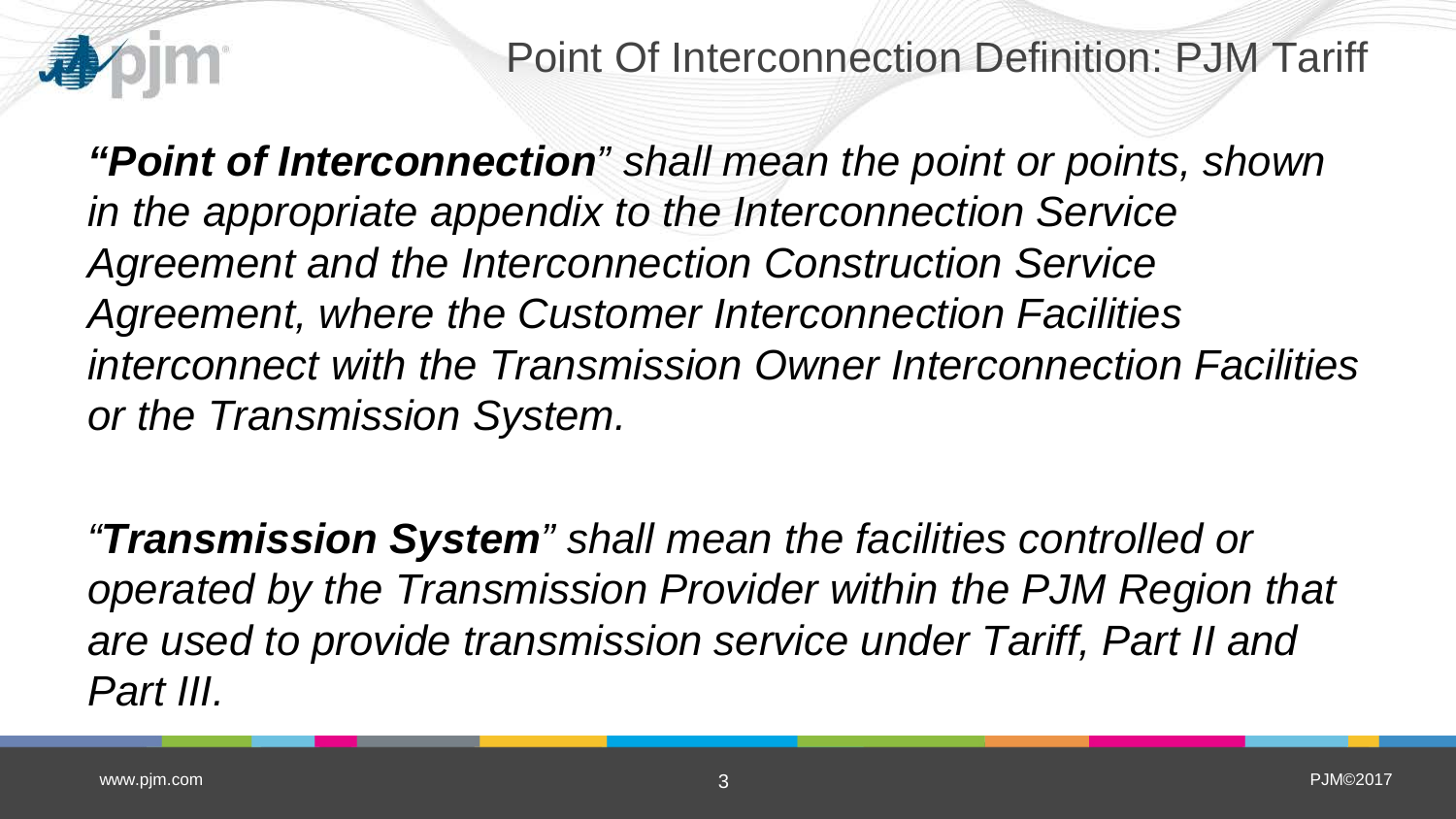

## A Dual Use Facility = The Transmission System

#### e.g., FERC Order 2003a:

• *An Interconnection Customer is entitled to use the LGIP and LGIA to request interconnection to "distribution" facilities owned, controlled, or operated by the Transmission Provider or the Transmission Owner, or both, but only if those distribution facilities are used to provide Transmission Service under an OATT that is on file at the Commission at the time of the Interconnection Request and the interconnection is for the purpose of facilitating a jurisdictional wholesale sale of electricity.*

PJM Tariff:

• *"Transmission System" shall mean the facilities controlled or operated by the Transmission Provider within the PJM Region that are used to provide transmission service under Tariff, Part II and Part III.*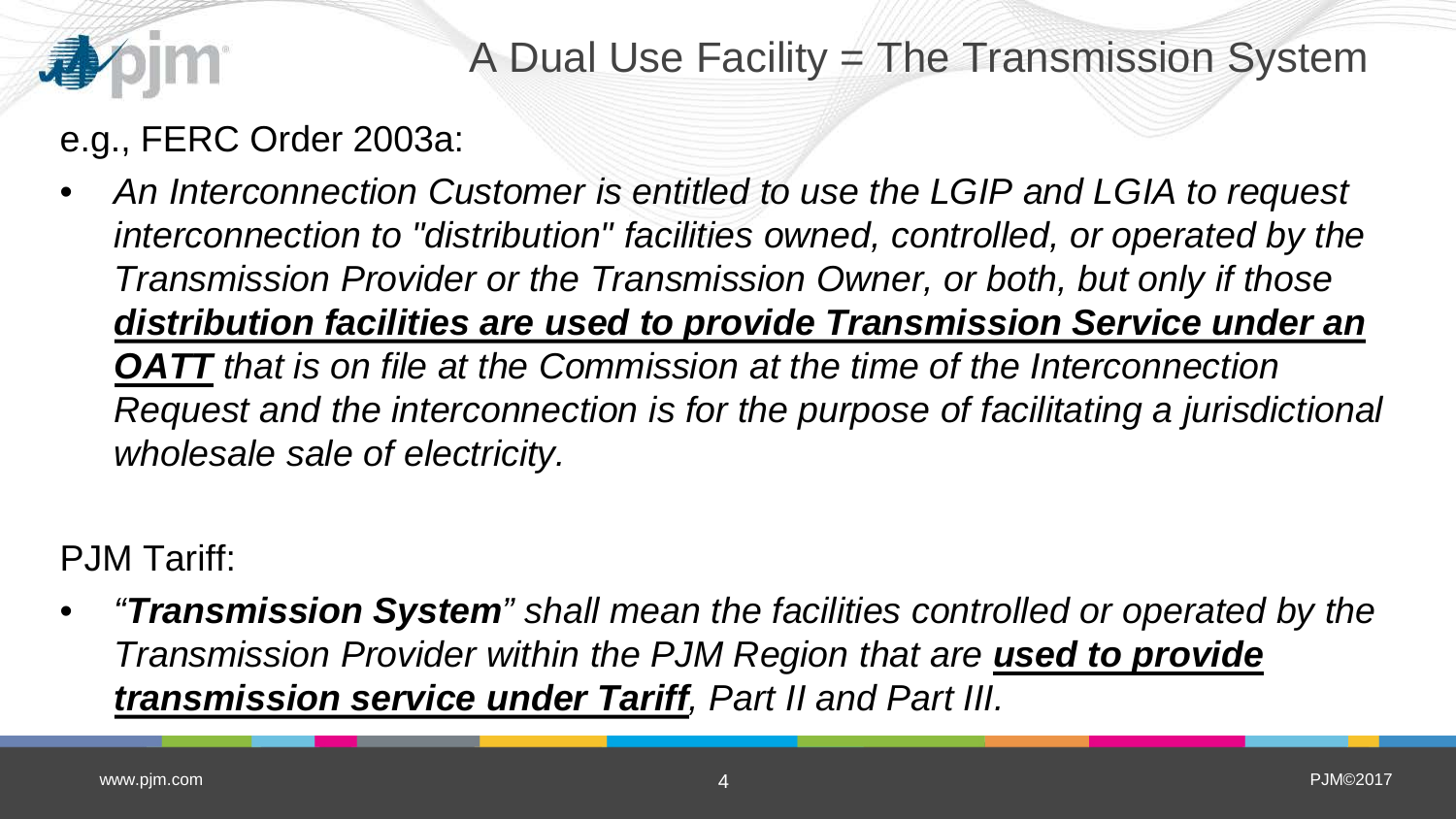### Where is the Wholesale DER POI for Dual Use Facilities?

- For TO-affiliated EDCs, once there is a wholesale sale, the distribution line becomes a Dual Use Facility under PJM's Tariff.
- The Dual Use Facility (i.e., the distribution line, e.g., the 12 kV or even 240V lines) is part of the Transmission System, and…
- The POI for the Wholesale DER is "where the Customer Interconnection Facilities interconnect with the Transmission Owner Interconnection Facilities or the Transmission System"
- So, the POI for Wholesale DER is at distribution voltages, wherever the customer facilities meet the utility facilities.